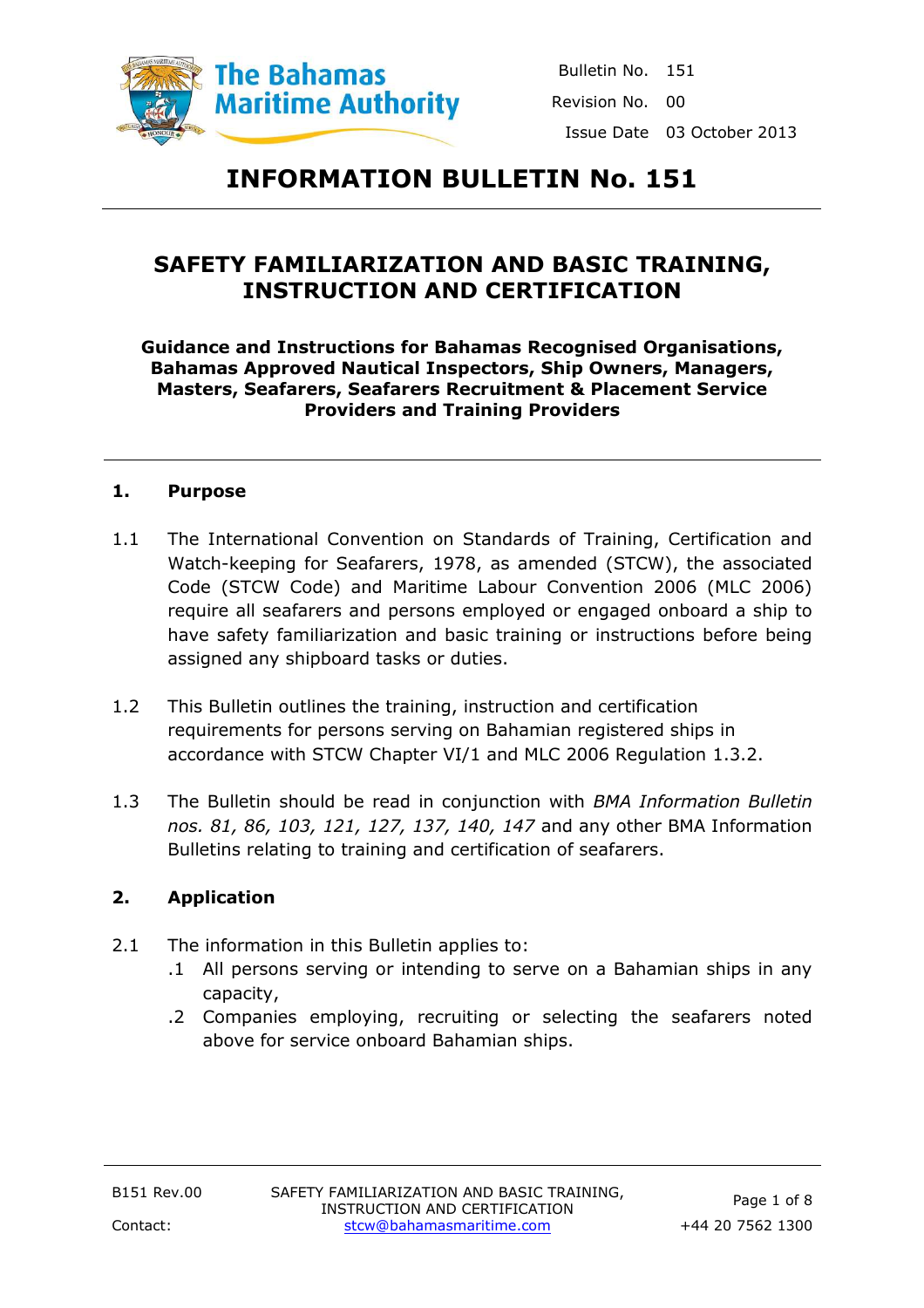2.2 For the purpose of this Bulletin the following definitions apply:

*(i) Company* is the entity that has accepted responsibility for the assignment of seafarers for service onboard Bahamian registered ships in accordance with the provisions of STCW Regulation I/14. The Registered Owner or ISM Manager shall report the full name and details of such entity (e.g. Manning agents) to the BMA Seafarers and Manning Department. This notification, as well as any changes of the entity, shall be made either by completing the Manning Section of Bahamas form R104 or submitting a Letter of Declaration to this effect (The letter shall be on the headed paper of Registered Owner/ISM Manager).

*(ii) Approved training or instruction* means training or instruction that satisfies the requirements laid down in the STCW convention VI/1 and has been approved as noted in 3.4 of this Bulletin.

*(iii) Basic training or instruction* is training or instruction related to the requirements specified in STCW Code A-VI/1-1, A-VI/1-2, A-VI/1-3 and/or  $A-VI/1-4.$ 

*(iv) Designated safety or pollution-prevention duties* in the operation of the ship are duties or tasks that have been assigned to the person and which are either included in the muster list, emergency plan, Safety Management System (SMS), job description or other shipboard documentation.

## **3 General requirements**

- 3.1.1 In accordance with the STCW requirements, The Bahamas requires that all persons, except passengers, serving onboard Bahamian ships receive safety familiarization training or instruction prior to being assigned to their shipboard duties. The BMA considers that this training or instruction, if carried out, satisfies the requirement of personal safety onboard ship as per Regulation 1.3.2 of MLC 2006.
- 3.1.2 Safety familiarization training or instruction shall be appropriate to the ship on which the person is being employed.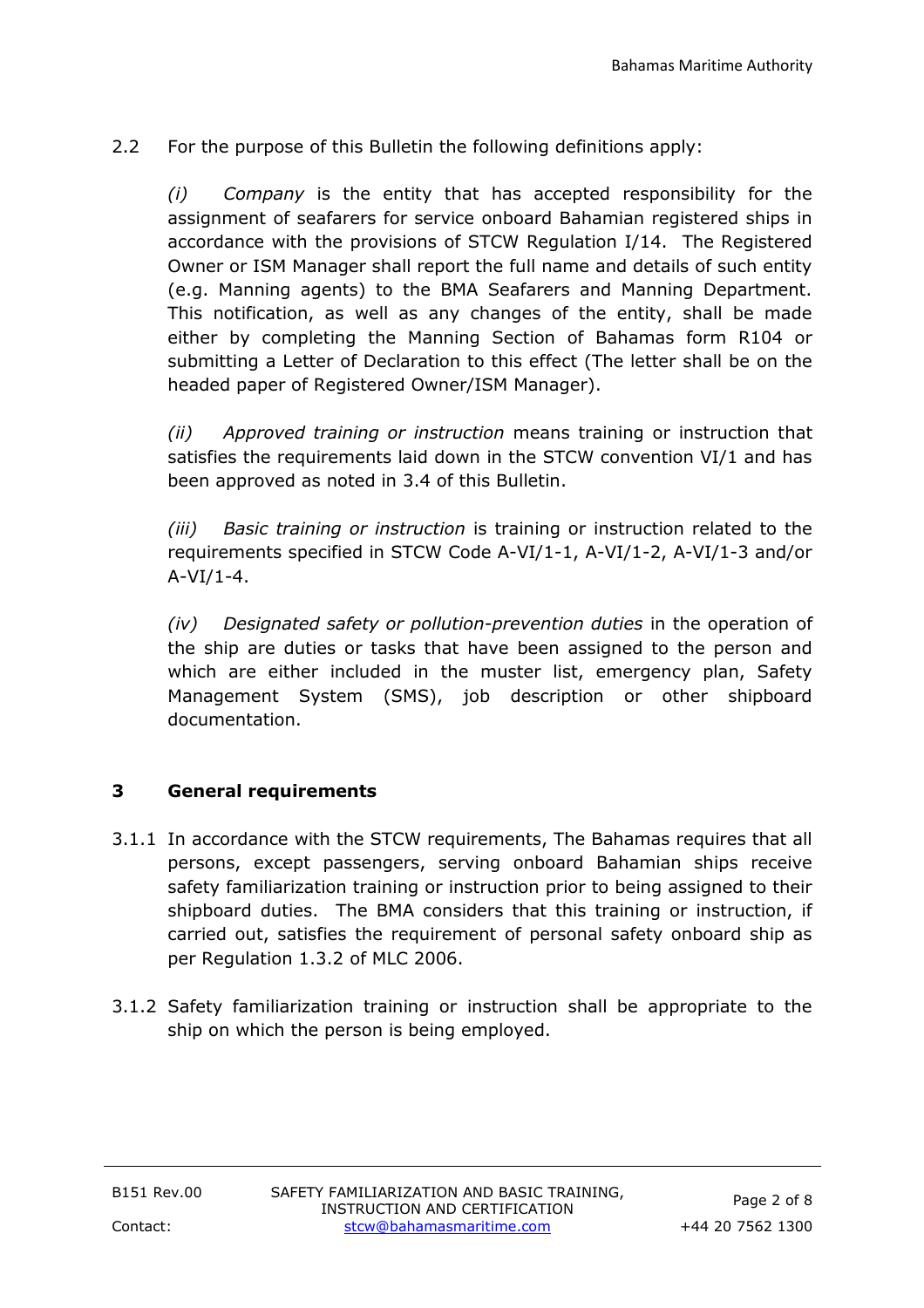- 3.1.3 Safety familiarization training or instruction shall be carried out by a suitably competent person such as a safety officer. The Company shall ensure that the person(s) are duly qualified for the task and have documentary evidence of their qualification and there should be details of the approach taken to ensure the trainer's knowledge is kept up to date.
- 3.1.4 Safety familiarization training or instruction shall be documented in the SMS includes a record of the persons who have undergone training and the dates of the training/instruction.
- 3.2 In accordance with the STCW Regulation VI/1 requirements, all persons with designated safety or pollution prevention duties serving onboard Bahamian ships shall have a valid Certificate (or Certificates) of Proficiency that relate(s) to the basic training or instruction appropriate to their assigned shipboard duties.
- 3.3 Any basic training or instruction, including any in-service/onboard system, shall satisfy the requirements specified in STCW Code Standard A-VI/1-1, A-VI/1-2, A-VI/1-3 and A-VI/1-4 as applicable and shall take into consideration the relevant IMO model course(s).
- 3.4.1 All basic training or instructions shall be approved by the BMA or by an Organisation/Institution approved by the BMA to undertake the training. Guidance on the approval process is provided in *BMA Information Bulletin no. 86* and the current list of BMA approved Organisations/Institutions is available on the BMA website (*www.bahamasmaritime.com*).
- 3.4.2 The BMA may also accept basic training that has been approved by an Administration or an Organisation/Institution authorised by the Administration of a country that is party to STCW and with whom The Bahamas has a STCW recognition agreement (*BMA Information Bulletin no. 121* provides a list of countries with whom The Bahamas has a STCW recognition agreement). This acceptance does not apply to safety familiarization training
- 3.6 There is no requirement for a Bahamas Flag State Endorsement (FSE) for safety familiarization or basic training or instruction but if requested by the Company, the BMA may issue a FSE to a seafarer.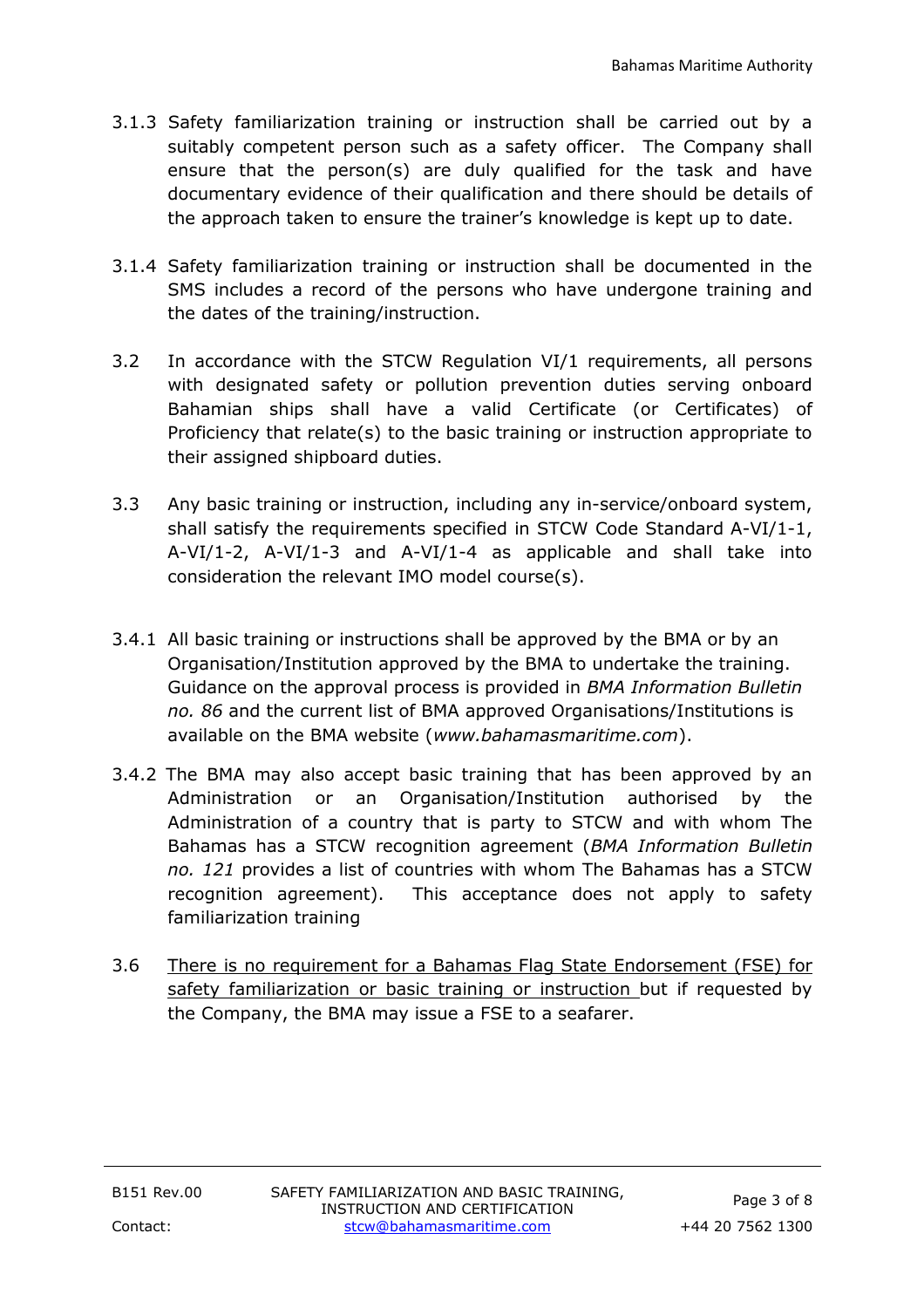- 3.7 Where the training or instruction is computer based or uses video or other electronic medium, the necessary practical elements should also be undertaken to ensure the person has the required competence for any assigned shipboard duties.
- 3.8 The Company shall:

(i) undertake an assessment of onboard duties in order to determine the content of safety familiarization and basic training/instruction required by persons employed onboard;

(ii) be aware of its responsibility in accordance with paragraph 6 of the International Safety Management (ISM) Code, STCW Regulation I/14 and the MLC 2006 Regulation 1.3 to ensure that prior to being assigned to a ship, the persons are of the minimum age and are medically fit to perform their proposed shipboard duties;

(iii) have a system to enable the verification of training documents issued.

- 3.9 The Master, who is deemed to be the person with overall responsibility for the ship, shall ensure that each person has the appropriate basic training/instruction and certification, and safety familiarization prior to being assigned shipboard duties.
- 3.10 The seafarer shall ensure that he/she has valid medical certificate and valid training documents at all times.

## **4 Requirements for basic training or instructions and certification**

- 4.1 Any person with designated safety or pollution-prevention duties shall have a valid Certificate of Proficiency (CoP) attesting the competence under the STCW Code A-VI/1-1, A-VI/1-2, A-VI/1-3 and A-VI/1-4 as appropriate for their assigned shipboard duties.
- 4.2 Where basic training or instruction is included in the qualification of a person (Certificate of Competency), a separate CoP is not required.
- 4.3 There is no requirement for refreshment or revalidation of elementary first aid or personal safety and social responsibilities training if within the last 5 years, the seafarer or the shipboard personnel concerned has undergone the safety familiarization training or instructions AND participated in required safety drills that are related to their duties. The BMA will accept a letter from the Company or Master confirming that this criteria has been satisfied.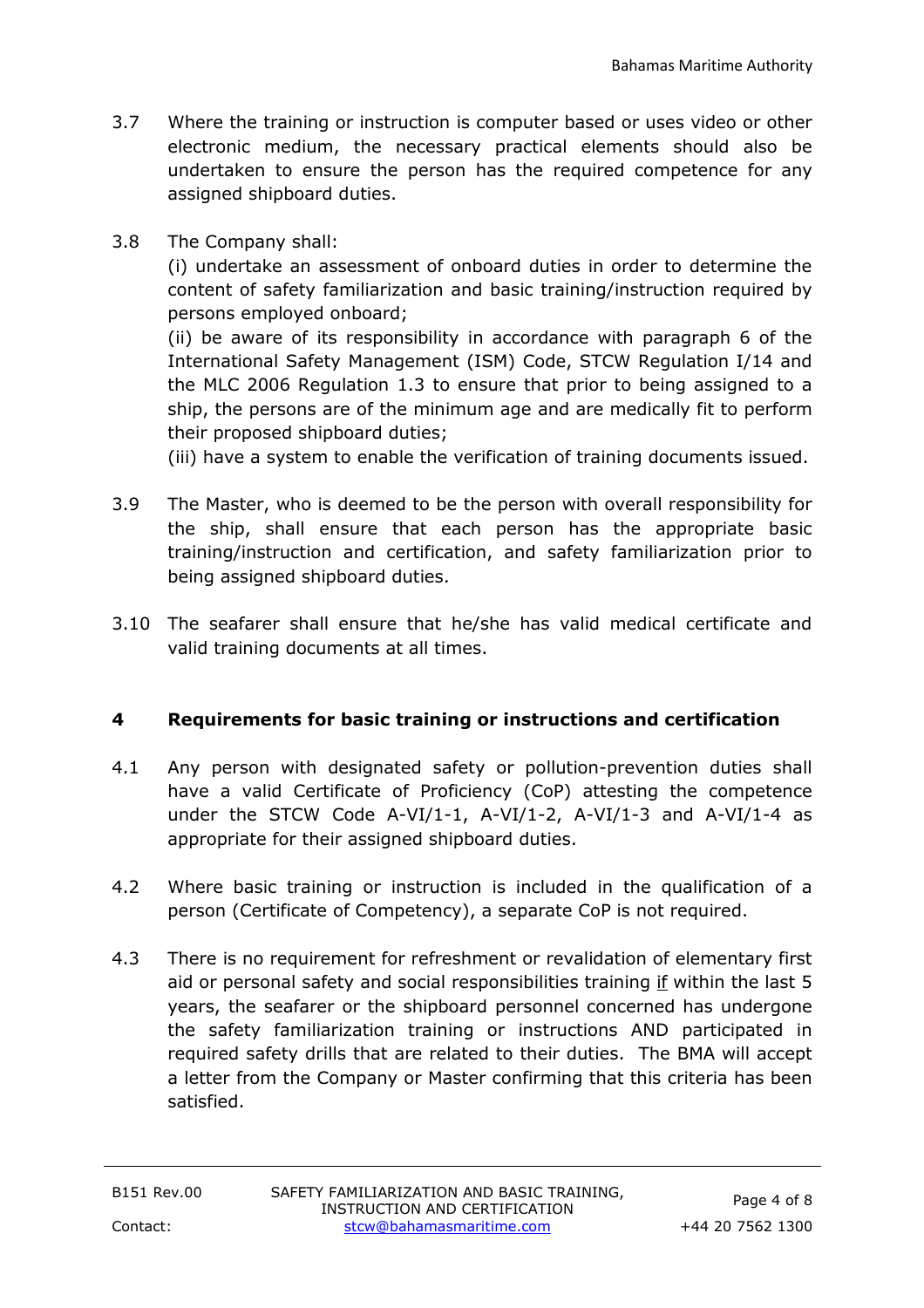- 4.4 For the purpose of refresher or revalidation of personal survival techniques and fire prevention & fire fighting training, the BMA may accept documentary evidence of 12 months sea service within the previous 5 years as satisfying the requirement. Alternatively, the seafarers will need to meet one of the following options:
	- Refresher training or instruction, OR
	- Documentary evidence that the affected person has completed inservice (on board) training and has experience for maintaining the required standard of competence in personal survival techniques as set out in table STCW A-VI/1-1 and/or fire prevention and fire fighting as set out in table STCW A-VI/1-2, as applicable. The BMA will accept a letter from the Company or Master confirming that this criteria has been satisfied.

## **5 Application process for issuance of a Bahamas Certificate of Proficiency (CoP) or Bahamas Flag State Endorsement (FSE)**

- 5.1 A Bahamas Flag State Endorsement (FSE) is not required for any training or instruction carried out under STCW Chapter VI/1.
- 5.2.1 Notwithstanding 5.1 any person who holds a basic training Certificate of Proficiency (CoP) issued by an administration with which The Bahamas has a STCW recognition agreement may apply for a Bahamas FSE of that document.
- 5.2.2 Notwithstanding 5.1, any person who does not hold a basic training CoP but otherwise satisfies the basic training requirements of relevant STCW Code may also apply for a Bahamas CoP.
- 5.3 Applications must be submitted by the Owner or Company appointed by the owners of the ship with the following information:
	- valid medical certificate. (see *BMA Information Bulletin no. 103*), AND
	- documentary evidence of seagoing service. The BMA may accept a letter from the Company attesting the seafarer has served on applicable ship(s) for the required period of time (details of the ship and dates should be included in the letter which should have the Company letterhead), AND
	- documentary evidence of satisfying the standards of competence specified in the STCW Code (for this purpose, any approved training shall make a clear reference to the STCW requirements), AND
	- applicable fee (see *BMA Information Bulletin no. 81*).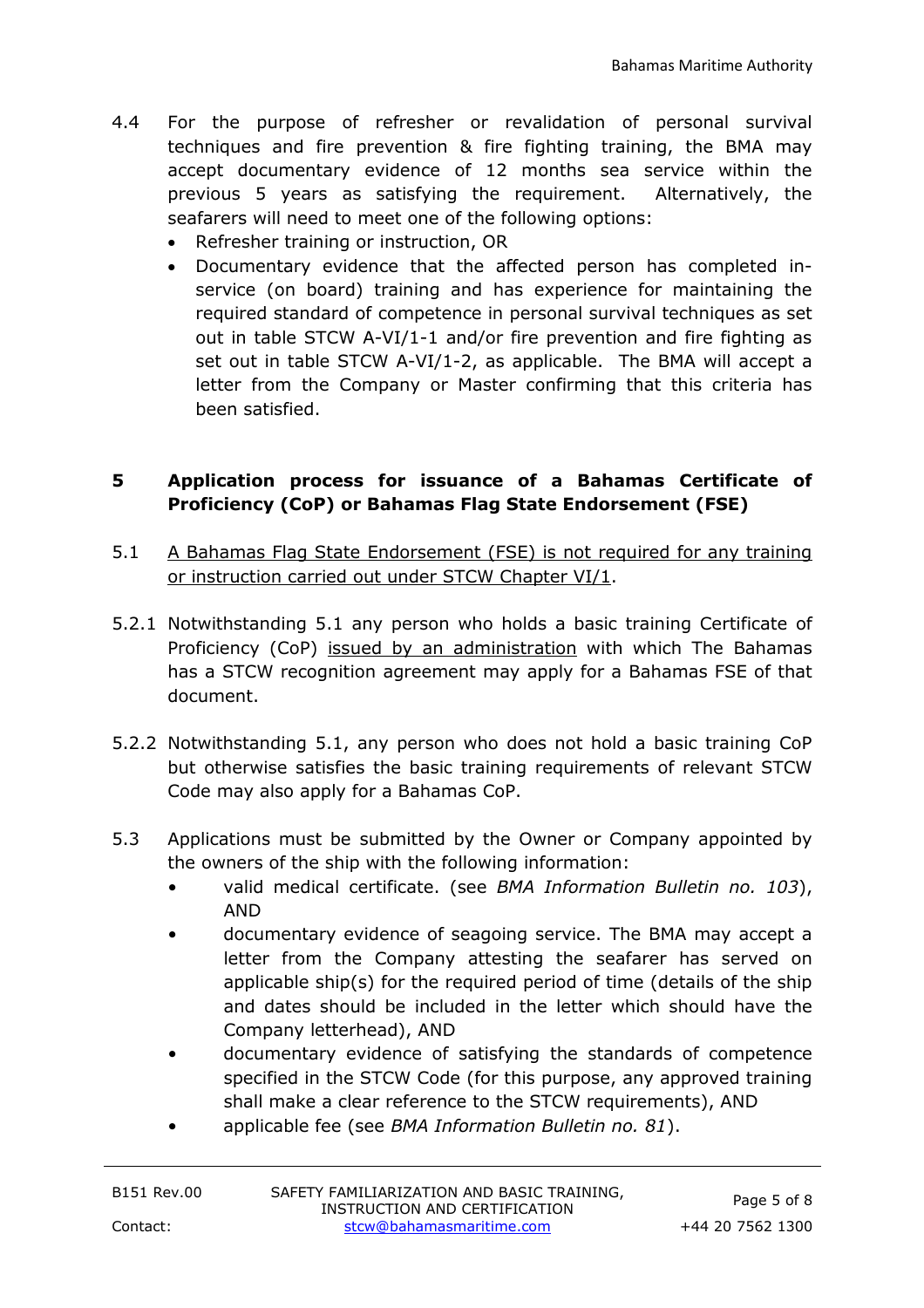- 5.4 The preferred method for submitting seafarer applications is through The Bahamas On-Line Registration Information System (BORIS). However, until BORIS registration has been completed, the seafarer application form can be utilised and forwarded to the nearest BMA office. Full details of BORIS is contained in *BMA Information Bulletin no 137* but all parties should note that the criteria for access to the system :
	- (i) Agreement to terms and condition of use,
	- (ii) Notification of Company details as specified in Section 2.2,
	- (iii) Providing details of the Company to which any fees associated with seafarers' documentation will be invoiced, if different from above (i.e. accounting details),
	- (iv) The details of the delivery address for the documentation, if different than (ii) and (iii) above.
- 5.5 Applications should be submitted in a timely manner to ensure there are no delays to the vessel due to missing documentation.
- 5.6 Failure to follow any of these guidelines may result in an application either being delayed or possibly rejected.
- 5.7 Once the application is received, with ALL supporting documentation, it should be processed and the CoP issued within two (2) months from the receipt of application.
- 5.8 If the CoP is not received within two (2) months from receipt of application, the Company or individual seafarer should contact the Seafarers and Manning Department in the Office to which the application was submitted. This will enable the Company or individual seafarer, and the BMA to address any identified problems.
- 5.9 If a Company or individual seafarer requires document/s to be processed within one (1) working day of receipt of application, the BMA should be contacted and notified of the same. The provision of this "fast track" service will be subject to an additional fee.
- 5.10 Correspondence relating to applications will be sent to the Company or individual seafarer as documented in BORIS and/or listed on the application form. All parties are encouraged to provide a generic email address in order to avoid any delays in the application process.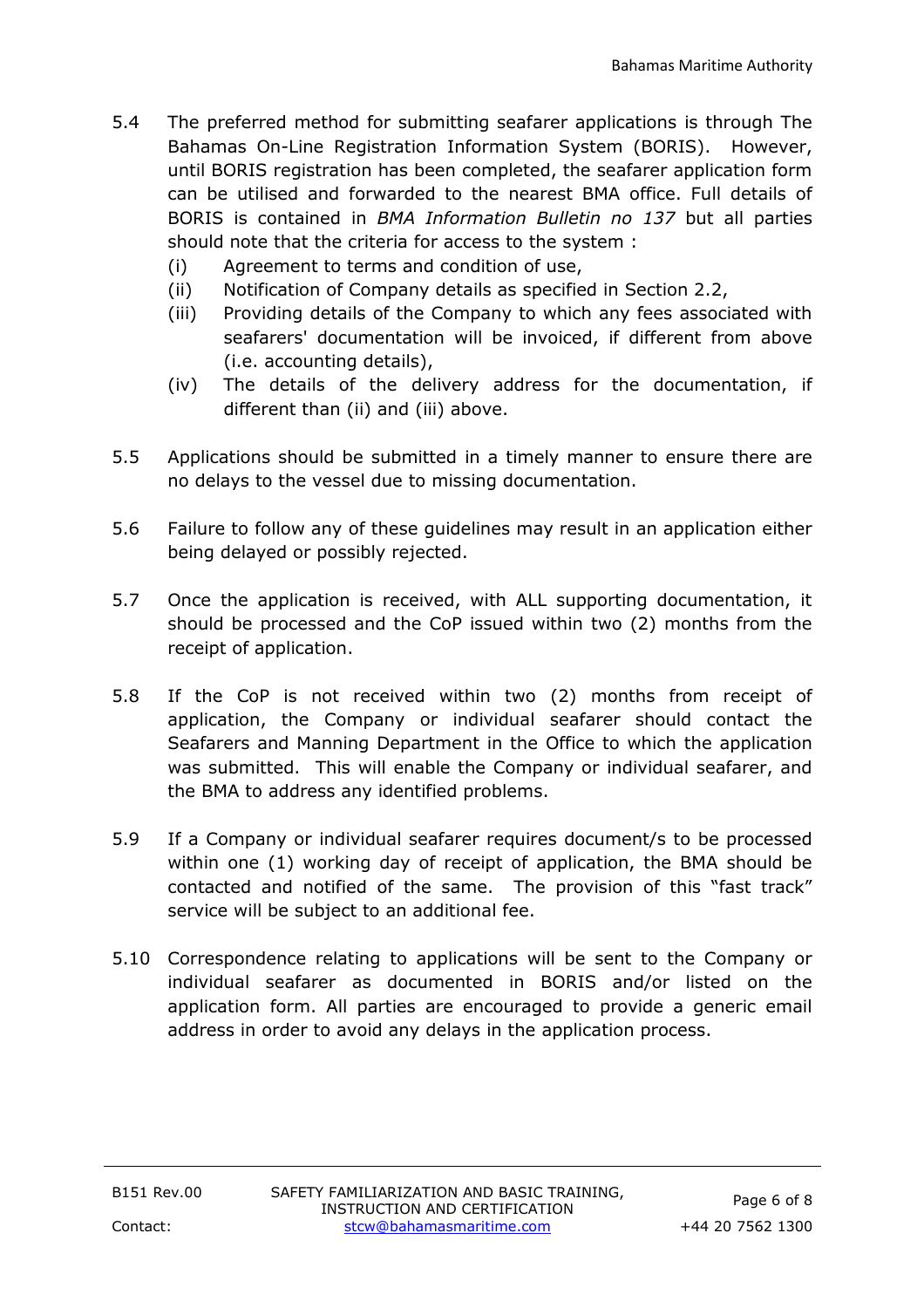- 5.11 The BMA should immediately be notified of any CoP that is reported as being lost or destroyed. The notification should include the following information:
	- Name of seafarer
	- Date of Birth
	- Nationality
	- Affected Bahamas CoP number, if known
	- Request for duplicate certificate, if applicable
- 5.12 A duplicate certificate will be issued, if requested, subject to receiving the above information, copy of a valid medical certificate and the applicable fee (*See BMA Information Bulletin no. 81*).
- 5.13 If the lost CoP is subsequently found and a duplicate has been issued, the Company or individual seafarer shall retain the duplicate Certificate and return the original CoP to the BMA.
- 5.14 The BMA continues to review measures to reduce the loss of documents in transit.
- 5.15 Where documents require amendments, a fee may be charged at the discretion of the BMA.

## **6 Fees and refunds**

- 6.1 The fees for a Bahamas CoP are the same as for other BMA Certificates or Endorsements. Please refer to *BMA Information Bulletin no. 81*.
- 6.2 The "fast track" service specified in 5.9 will be charged as a professional fee. Please refer to *BMA Information Bulletin no. 81*.
- 6.3 For applications where the CoP document has been issued, a refund may not be offered.
- 6.4 If no CoP is issued, then the BMA will charge the bank charges (US\$25) plus an administrative charge of 20% of the document fees.